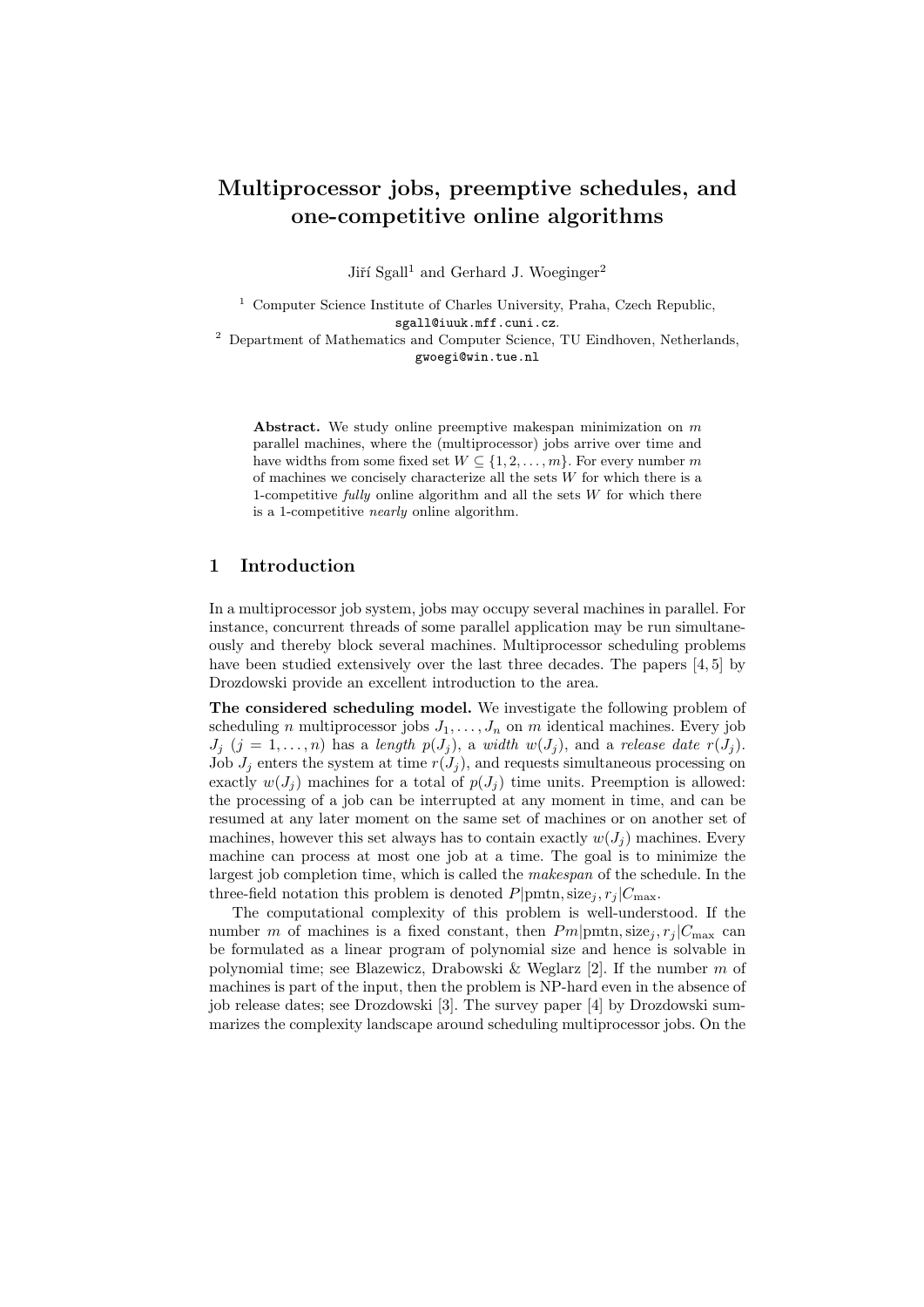approximation side, Johannes [8] and independently Naroska & Schwiegelshohn [11] show that the List Scheduling algorithm yields an approximation ratio of 2.

Online algorithms. In the current paper we are mainly interested in the online version of  $P|pmtn, size_j, r_j|C_{\text{max}}$  where jobs arrive over time; see for instance Sgall [14] or Pruhs, Sgall & Torng [12] for surveys of the standard online scheduling scenarios. The scheduler learns about job  $J_i$  at time  $r(J_i)$ , and immediately receives full knowledge of the length and the width of the job. At any moment in time the online scheduler decides which of the available jobs should be processed on which of the machines. An online algorithm is  $c$ -competitive, if for all instances the online makespan is at most a multiplicative factor  $c$  above the optimal offline makespan. The *competitive ratio* of an online algorithm is the smallest real  $c$  for which the algorithm is *c*-competitive.

As jobs may be preempted, there arises a delicate distinction between *fully* online and *nearly* online algorithms. A *fully* online algorithm makes all its decisions based on the sole knowledge of the jobs that have arrived up to the current moment. A nearly online algorithm additionally knows the arrival time of the next job arriving in the future. As a nearly online algorithm has more information than a fully online algorithm, nearly online algorithms may possibly reach better competitive ratios than fully online algorithms. However, the actual difference between these two concepts is very small. If one allows some form of time-sharing, for example an infinite number of preemptions and infinitesimally small preempted job pieces, then fully online and nearly online algorithms are essentially equivalent: The best possible fully online competitive ratio then equals the best possible nearly online competitive ratio. If on the other hand one only allows a finite number of preemptions, then fully online algorithms in general are slightly weaker than nearly online algorithms. Nevertheless, whenever there exists a c-competitive nearly online algorithm, then for every  $\varepsilon > 0$  there also exists a  $(c + \varepsilon)$ -competitive fully online algorithm.

Hong & Leung [7] construct a 1-competitive fully online algorithm for  $P|\text{pmtn}, r_i|C_{\text{max}}$ , that is, for the variant where all widths are 1 and where every job requests processing on a single machine. (The online algorithm in [7] also knows the optimal offline makespan from the very beginning, but it only uses this knowledge to stop in an early stage if it detects an infeasibility.) Labetoulle, Lawler, Lenstra & Rinnooy Kan [9] give a 1-competitive *nearly* online algorithm for problem  $Q|\text{pmtn}, r_j|C_{\text{max}}$ , where the machines are uniformly related. Vestjens [15] strengthens this result: he provides a concise analysis of  $Q|\text{pmn}, r_i|C_{\text{max}}$ and characterizes all combinations of the machine speeds for which there exists a 1-competitive fully online algorithm. Very recently, Guo & Kang [6] constructed a 1-competitive fully online algorithm for the two-machine problem  $P2$ |pmtn, size<sub>j</sub>,  $r_j$ |C<sub>max</sub>. On the negative side, Johannes [8] proves that no (fully or nearly) online algorithm for the general problem  $P|$ pmtn, size<sub>j</sub>,  $r_j | C_{\text{max}}$  can have a competitive ratio below 6/5.

**Contribution of this paper.** We analyze the problem of  $P|pmtn, size_j, r_j | C_{max}$ where all job widths belong to some fixed subset  $W \subseteq \{1, 2, \ldots, m\}$  a priori known to the scheduler. For every number  $m$  of machines we characterize all the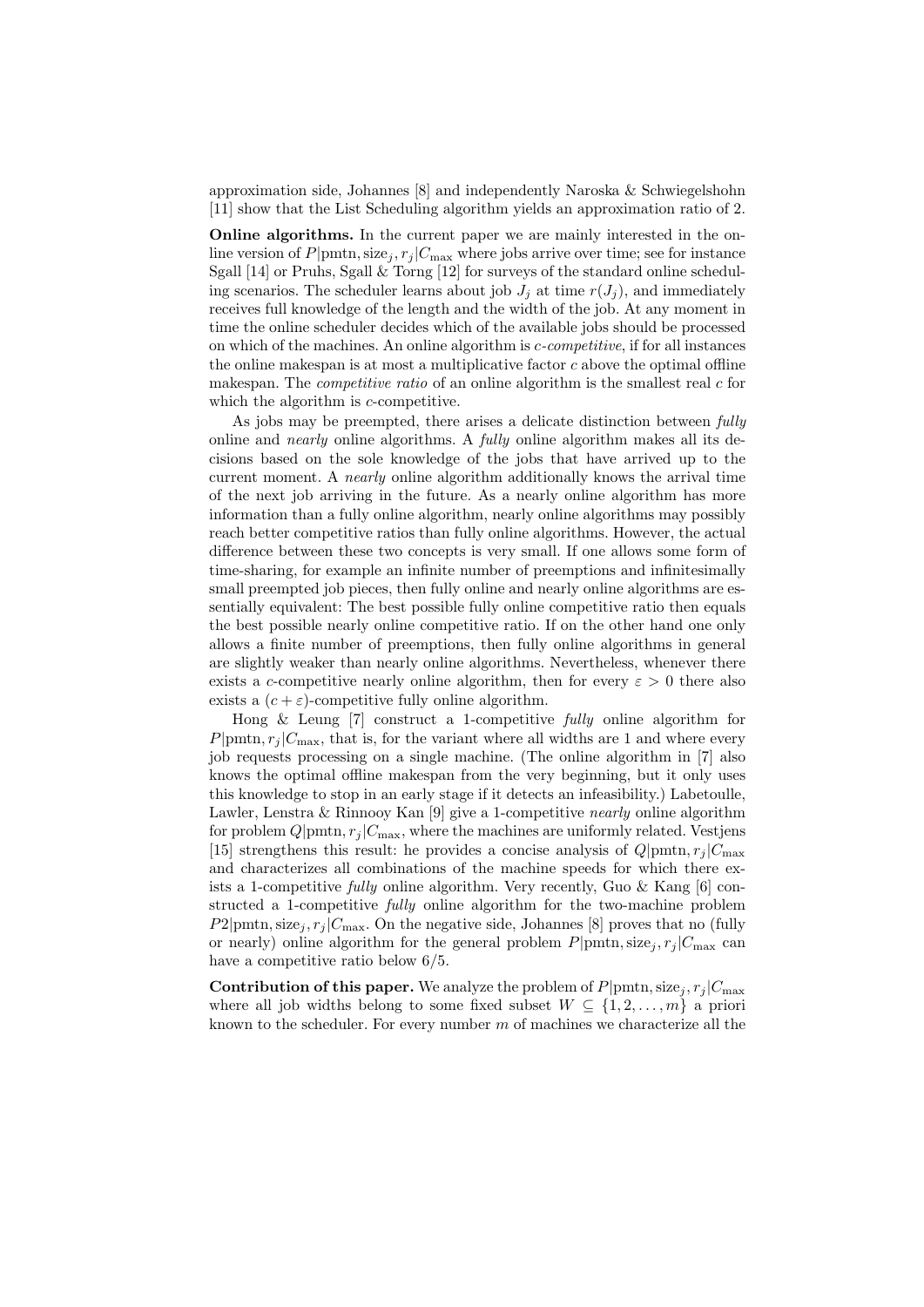sets  $W$  for which there is a 1-competitive fully online algorithm and all the sets W for which there is a 1-competitive *nearly* online algorithm.

This generalizes the two 1-competitive fully online algorithms mentioned above: the algorithm of Hong & Leung [7] which covers the cases with  $W = \{1\}$ and the algorithm of Guo & Kang [6] which covers the case  $W = \{1, 2\}$  and  $m = 2$ .

Statement of main result. For a number  $m$  of machines and a width  $w$ , we define the rank of w relative to m as  $R(w, m) = \vert m/w \vert$ . In other words,  $R(w, m)$  denotes the maximum number of jobs of width w that can be processed simultaneously on  $m$  machines.

A width w is called fat for m machines if  $w > m/2$  (so that w has rank 1), and it is called *skinny* if  $w \leq m/2$  (so that w has rank at least 2). For a set  $W \subseteq \{1, 2, ..., m\}$ , we denote by  $W^- \subseteq W$  its skinny elements and by  $W^+ \subseteq W$  its fat elements. Jobs are called fat respectively skinny if their width is fat respectively skinny.

**Theorem 1.1.** Let  $m > 1$  be the number of machines and let  $W \subseteq \{1, 2, \ldots, m\}$ be the set of possible job widths. There exists a 1-competitive nearly online scheduling algorithm on m identical parallel machines with job widths in W, if and only if the following two conditions are both fulfilled:

(c1) All  $a, b \in W^-$  satisfy  $R(a, m) = R(b, m)$ ; in other words, all skinny widths in W have the same rank relative to m.

(c2) All  $a, b \in W^-$  and all  $c \in W^+$  satisfy  $R(a, m - c) = R(b, m - c)$ ; in other words, whenever a fat job blocks some of the machines, then all the skinny widths in W have the same rank relative to the number of remaining machines.

Furthermore there exists a 1-competitive fully online scheduling algorithm on m identical parallel machines with job widths in  $W$ , if and only if conditions  $(c1)$ and  $(c2)$  together with the following condition  $(c3)$  are fulfilled:

(c3) All  $c \in W^+$  and all  $a \in W^-$  satisfy  $R(a, m - c) = 0$  or  $R(a, m) = 2$ .

Note that conditions (c1) and (c2) guarantee that all the ranks are independent of a. Then condition (c3) gives only two possibilities: Either every fat job blocks execution of any other job, or no three jobs can be executed together (and then some fat jobs may block all other jobs, while other fat jobs may be scheduled together with any single skinny width job).

The rest of the paper is dedicated to the proof of Theorem 1.1. After providing some technical preliminaries, the four Sections 2–5 contain the proofs of the ifparts and the only-if-parts for the characterization of the nearly and the fully online case.

Technical preliminaries. This section collects some tools and observations that will be useful in the rest of the paper. Preemptive makespan minimization of jobs with unit-widths on parallel machines (that is, problem  $P|pmtn|C_{\text{max}}$ ) can be solved by the wrap-around rule of McNaughton [10]. We will apply Mc-Naughton's classical result in the following equivalent formulation for multiprocessor jobs.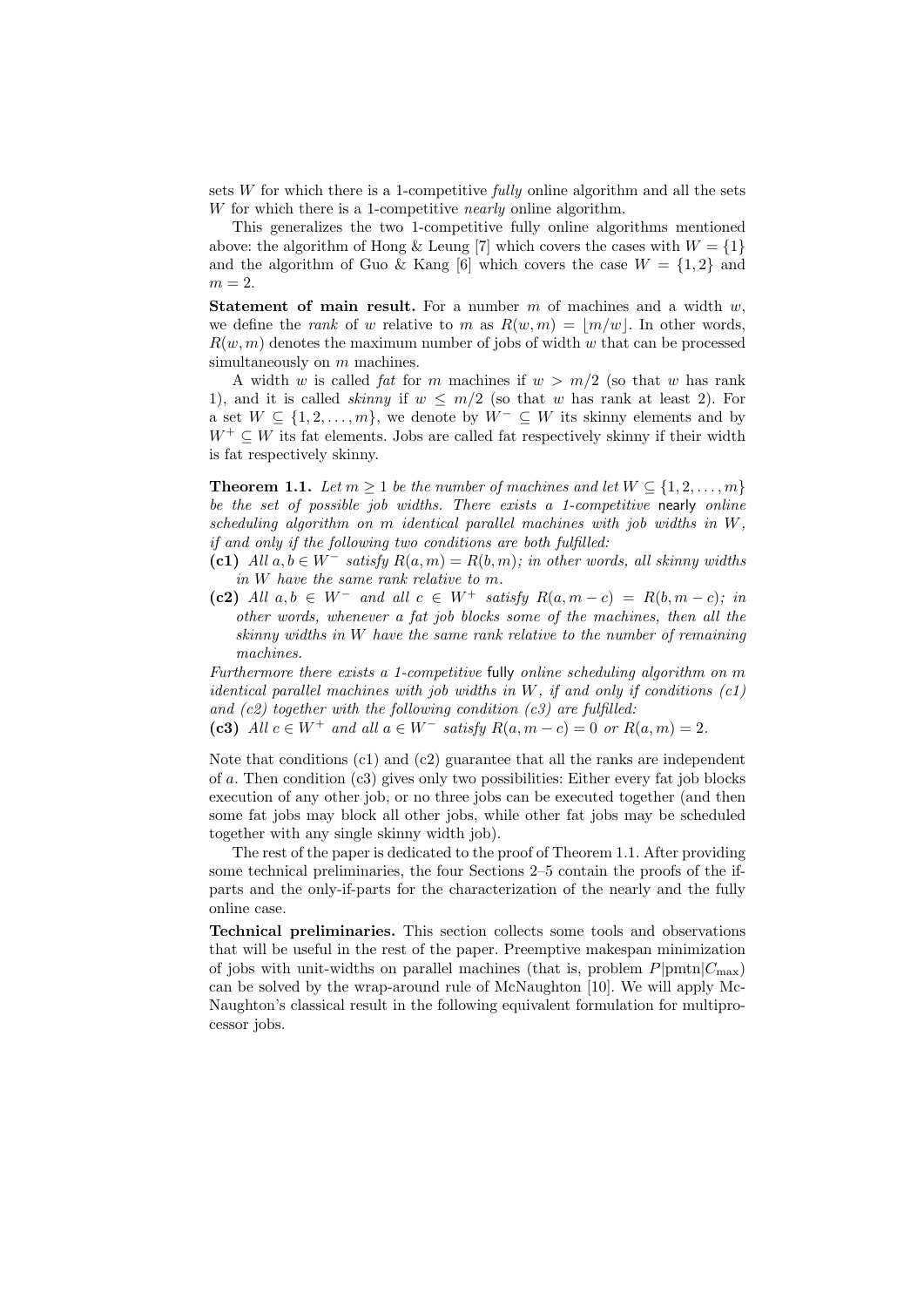**Proposition 1.2.** Consider a system with m machines and n multiprocessor jobs  $J_1, \ldots, J_n$ , where all jobs are available at time 0 and where all job widths have the same rank R relative to m. There is a preemptive schedule that completes all jobs by time t, if and only if

- (i) The length of every job satisfies  $p(J_i) \leq t$ .
- (ii) The total length of all jobs satisfies  $\sum_{j=1}^{n} p(J_j) \leq Rt$ .

Hong & Leung [7] gave a 1-competitive fully online algorithm for the special case of  $P|pmtn, size_j, r_j|C_{\text{max}}$  where all jobs have width 1. We will use the following equivalent formulation of their result for multiprocessor jobs.

**Proposition 1.3.** The online problem of preemptively scheduling multiprocessor jobs on m machines allows a fully online 1-competitive algorithm, if all job widths have the same rank R relative to m.

Finally, we state some observations on job widths and job ranks. If two widths a and b have the same rank r relative to m, then any combination of r jobs of width a or b can be run in parallel on  $m$  machines. We will use the following observation many times implicitly in our arguments.

**Observation 1.4.** For  $a, b \in \{1, 2, ..., m\}$  with  $R(a, m) = R(b, m)$  it holds that (i)  $b < 2a$  and  $a < 2b$ ;

(ii)  $R(b, m - ka) = R(b, m) - k$  for  $k = 1, ..., R(a, m)$ .

#### 2 The negative result for nearly online algorithms

In this section we prove that whenever a set  $W$  of job widths violates one of the conditions  $(c_1)$  and  $(c_2)$  in the statement of Theorem 1.1, then no 1-competitive nearly online scheduling algorithm can exist on m machines.

All our arguments are centered around the utilization of machines in an adversarially constructed instance: At any moment in time, the total width of the jobs run in an optimal schedule will be at least the total width of the jobs run in the online schedule, and on some non-trivial time interval the optimal total width will be strictly larger. Consequently the online makespan will be strictly worse than the optimal makespan, and the nearly online scheduler cannot be 1-competitive.

Due to the space limit we present only the case when the condition (c1) is violated. The proof when (c2) is violated, i.e., when  $R(a, m - c) > R(b, m - c)$ works similarly, as we can simply block  $c$  machines by a fat job. An exception is the case when  $R(b, m - c) \in \{0, 1\}$ , which needs a separate construction.

Throughout this section we assume that condition (c1) is violated, and we consider  $a, b \in W^-$  with  $R(a, m) > R(b, m) > 1$ ; note that this implies  $b > a$ . For simplicity of presentation we introduce  $r = R(b, m)$ . The proof of the next lemma is omitted.

**Lemma 2.1.** Let  $x_0$  and  $y_0$  be integers that maximize the value of  $ax+by$  subject to the constraints  $ax+by \leq m$  and  $x, y \geq 0$ . Furthermore let  $x_1$  and  $y_1$  be integers that maximize the value of  $ax + by$  subject to the constraints  $ax + by \leq m$  and  $x \geq 1$  and  $y \geq 0$ . Then  $x_0 \geq 1$  or  $x_1 \geq 2$ .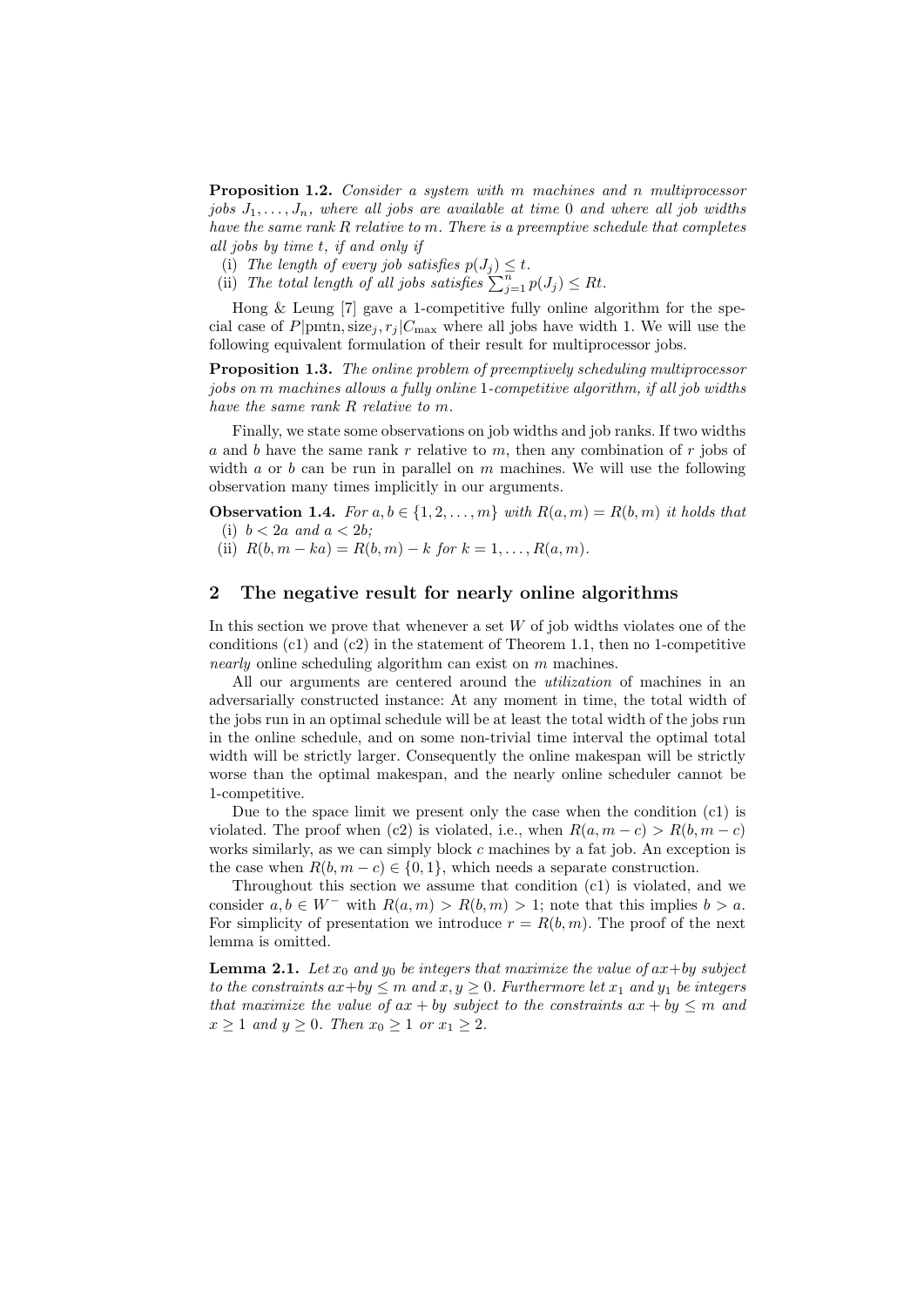We present an adversarial argument against an arbitrary nearly online scheduler, which is built around  $x_0, y_0, x_1, y_1$  from Lemma 2.1. The first adversarial phase is as follows: at time 0 we confront the scheduler with  $R(a, m - rb) + 1$ jobs of width a and length r, and with  $(r-1)r$  jobs of width b and length 1. The second adversarial phase starts at time  $r - 1$ , when a group of long jobs arrives that all have the same length  $L = r + R(a, m - rb)$ . If  $x_0 \ge 1$  (see Lemma 2.1), then this group consists of  $x_0 - 1$  jobs of width a and of  $y_0$  jobs of width b. If  $x_0 = 0$ , then this group consists of  $x_1 - 1 \ge 1$  jobs of width a and of  $y_1$  jobs of width b.

The optimal schedule  $S_1$  for the first phase continuously processes all the  $R(a, m - rb) + 1$  jobs of width a together with some  $r - 1$  of the jobs of width b. The makespan of this schedule  $S_1$  equals r. The optimal schedule  $S_2$  for all the jobs from both phases is as follows:

- During the time interval  $[0, r 1]$ , schedule  $S_2$  continuously processes  $R(a, m-rb)$  jobs of width a (from the first phase) together with some r of the jobs of width b (from the first phase). Then at time  $r-1$  all jobs from the first phase are completed, with the sole exception of  $r + R(a, m - rb)$ unprocessed time units of the jobs of width a.
- From time  $r-1$  to time  $r-1+L$ , schedule  $S_2$  continuously processes  $x_0$ jobs of width a and  $y_0$  jobs of width b (in the case where  $x_0 > 1$ ) or it continuously processes  $x_1$  jobs of width a and  $y_1$  jobs of width b (in the case where  $x_0 = 0$ ). In either case the makespan of  $S_2$  equals  $r - 1 + L$ .

During  $[0, r - 1]$ , schedule  $S_2$  utilizes  $a \cdot R(a, m - rb) + br$  machines. During the remaining time, schedule  $S_2$  either utilizes  $ax_0 + by_0$  machines (in the case  $x_0 \ge 1$ ) or  $ax_1 + by_1$  machines (in the case  $x_0 = 0$ ). According to Lemma 2.1, this is either the globally best possible utilization (if  $x_0 \geq 1$ ), or the best possible utilization subject to the constraint that at least one job of width  $a$  is running (if  $x_0 = 0$ ).

How would a 1-competitive nearly online algorithm behave on this instance? As it has no knowledge on the jobs from the second phase, the online algorithm would have to follow the structure of the optimal schedule  $S_1$  during the time interval [0, r – 1]. Then it utilizes  $a \cdot (R(a, m-rb) + 1) + b \cdot (r-1)$  machines, which is strictly smaller than the utilization of schedule  $S_2$  during [0, r – 1]. If  $x_0 \geq 1$ , then during the remaining time the online scheduler cannot beat the (globally optimal) utilization of schedule  $S_2$ . If  $x_0 = 0$ , then the online scheduler must process one of the  $x_1 - 1 \ge 1$  jobs of width a (from the second phase) from time  $r - 1$  to time  $r - 1 + L$ ; by Lemma 2.1 there is no way of beating the utilization of schedule  $S_2$  in this case. All in all, the utilization of the online schedule is sometimes weaker but never better than that of the optimal schedule.

# 3 The positive result for nearly online algorithms

In this section we design and analyze the 1-competitive nearly online scheduling algorithm  $FatMcN$  for all cases where the job widths in W satisfy conditions (c1) and (c2) in Theorem 1.1. Our approach applies and extends the machinery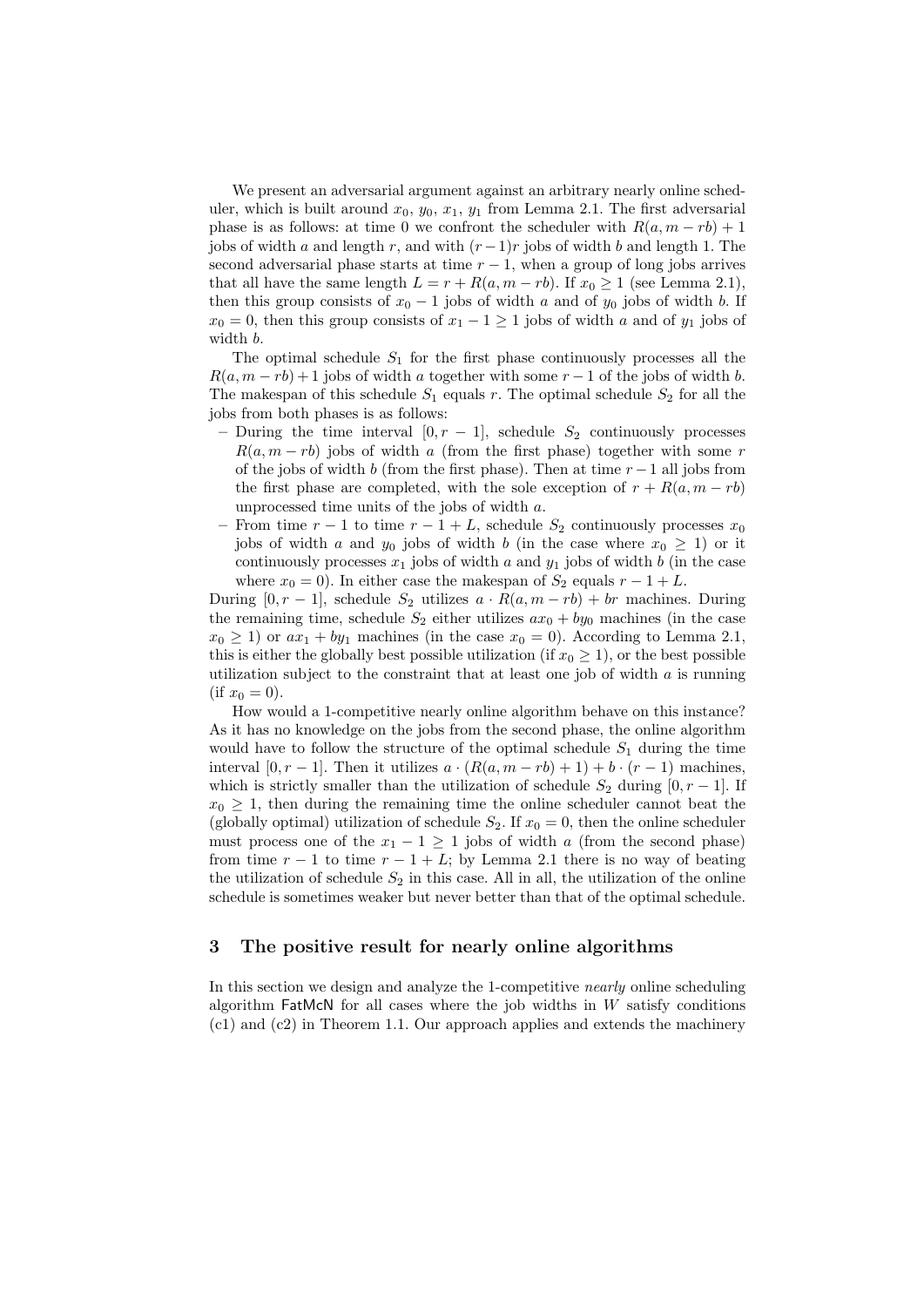from the area, as introduced for instance in Schmidt [13], Hong  $\&$  Leung [7], and Albers & Schmidt [1]. From the technical point of view our arguments are more subtle, and our results seem to reach the very limits of what can be derived for this type of online problem.

Description of the algorithm. The main idea of our nearly online algorithm FatMcN is (i) to handle the fat jobs (Fat) with highest preference, and (ii) to fit the skinny jobs into the remaining space by using McNaughton's result (Mc) in Proposition 1.2.

Whenever there are fat jobs available, FatMcN selects a fat job of maximum width and runs it. The resulting completion times of the fat jobs together with the arrival times of all (fat or skinny) jobs constitute the so-called critical time points  $0 = t_0 < t_1 < \cdots < t_s = C_{\text{max}}$ . (For technical reasons, we will assume that at the very end of the instance a final trivial job of length 0 is released, so that the last critical time point coincides with the optimal makespan.) For every time slot  $[t_k, t_{k+1}]$  we define  $m_k$  as the maximum number of skinny jobs that can be processed simultaneously during the slot. Note that by conditions (c1) and (c2) the numbers  $m_k$  are well-defined, and that in fact any collection of  $m_k$ skinny jobs can be processed simultaneously at any time point during the slot. As a nearly online algorithm, FatMcN is always aware of the next critical time point.

The schedule for the skinny jobs during time slot  $[t_k, t_{k+1}]$  is determined at time  $t_k$ . Let  $p_1 \geq p_2 \geq \cdots \geq p_s$  denote the processing times of the skinny job pieces that are available and still need processing at time  $t_k$ . Intuitively it is clear that long job pieces should receive more processing than short job pieces. To make this intuition precise, we introduce a threshold  $\tau$  whose exact value will be fixed later.

- Short job pieces with  $p_i \leq \tau$  are not processed during the time slot.
- Long job pieces with  $p_j > \tau$  are processed for  $\min\{p_j \tau, t_{k+1} t_k\}$  time units.

(The value  $t_{k+1}-t_k$  in the minimum expression is the length of the time slot and hence imposes a hard upper bound on the processing of any job piece during the slot.) It remains to fix the value of threshold  $\tau$ . As the length of the processed job pieces min $\{p_i - \tau, t_{k+1} - t_k\}$  decreases monotonically with  $\tau$  and as we want to process the jobs as much as possible, we choose  $\tau$  as the smallest non-negative real number which satisfies

$$
\sum_{j:p_j>\tau} \min\{p_j-\tau, t_{k+1}-t_k\} \le m_k \cdot (t_{k+1}-t_k). \tag{1}
$$

The left-hand side of (1) denotes the total job length packed into the slot, and the right-hand side of (1) imposes the upper bound from Proposition 1.2.(ii). By Proposition 1.2 all selected job pieces can indeed be scheduled during the time slot  $[t_k, t_{k+1}]$ . This completes the description of algorithm FatMcN.

We conclude this section with some observations on the schedule produced by algorithm FatMcN that will be crucial in the analysis. First, we note that FatMcN maximizes the total length of skinny job pieces processed during slot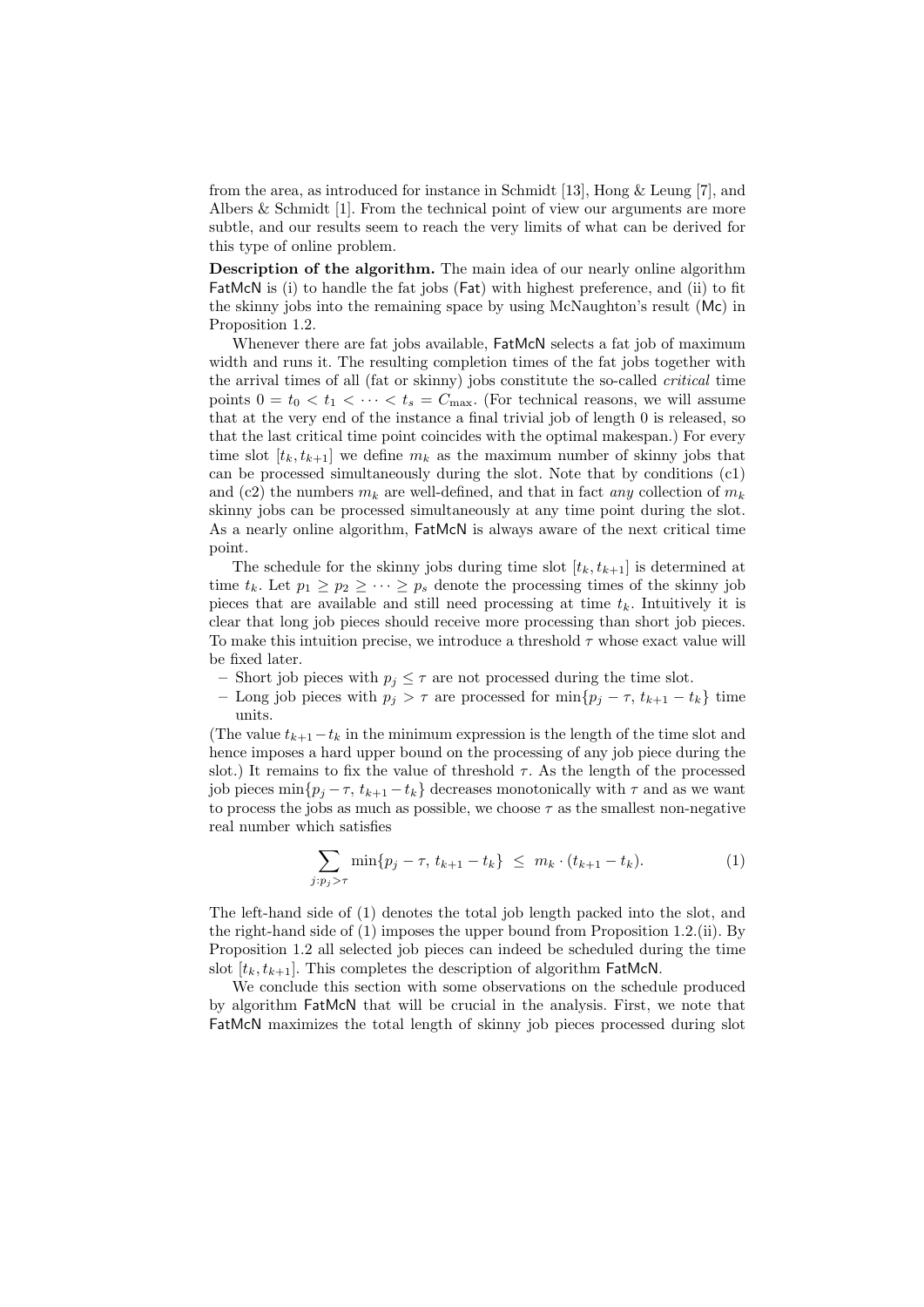$[t_k, t_{k+1}]$ . Secondly, the processing of jobs during slot  $[t_k, t_{k+1}]$  maintains their relative ordering with respect to their lengths:

**Lemma 3.1.** Let  $p_i$  and  $p_j$  be the remaining processing times of two jobs at time  $t_k$ , and let  $x_i^{on}$  and  $x_j^{on}$  be the amounts of processing that these jobs receive from algorithm  $\textsf{FatMcN}\,$  during slot  $[t_k,t_{k+1}]$ . If  $p_i\leq p_j,$  then  $x_i^{on}\leq x_j^{on}$  and  $p_i - x_i^{on} \leq p_j - x_j^{on}.$ 

Correctness of the algorithm. We will now prove that algorithm FatMcN always minimizes the makespan and hence indeed is 1-competitive. To this end we fix an arbitrary instance and consider an optimal offline schedule  $S^*$  and the corresponding online schedule  $S^{\text{on}}$  for it. The following lemma follows by a switching argument which we omit.

**Lemma 3.2.** W.l.o.g. we may assume that the optimal schedule  $S^*$  processes the fat jobs during the same time slots as schedule  $S^{on}$ .

By Lemma 3.2 we will assume from now on that the two schedules  $S^*$  and S<sup>on</sup> only differ in their handling of some skinny jobs and hence are governed by the same sequence of critical time points  $t_0 < t_1 < \cdots < t_s$ . Let  $[t_k, t_{k+1}]$  be the earliest time slot during which schedules  $S^*$  and  $S^{on}$  disagree in processing the skinny jobs, so that at least one skinny job receives different amounts of processing in  $S^*$  and  $S^{on}$ . If schedule  $S^{on}$  processes  $x^{on}$  time units of some job during the slot while  $S^*$  processes  $x^*$  time units of the job, then we say that the two schedules have an overlap of  $\min\{x^{\text{on}},x^*\}$  with respect to this job. As a measure of progress we will use the sum of the overlaps taken over all jobs. We will show how to increase this total overlap by restructuring the optimal schedule  $S^*$ , without worsening its makespan.

First we observe that the total length of skinny jobs processed during slot  $[t_k, t_{k+1}]$  in schedule  $S^{\text{on}}$  is at least as larger as in  $S^*$ : If  $\tau > 0$  in the algorithm, then  $S^{\text{on}}$  has no idle time and  $S^*$  cannot fit more. If  $\tau = 0$  then  $S^{\text{on}}$  schedules the maximal possible part of each skinny job and thus  $S^*$  cannot complete more, either.

First we claim that we can assume that the total length of skinny jobs processed during slot  $[t_k, t_{k+1}]$  is the same in schedules  $S^{\text{on}}$  and  $S^*$ .

Next suppose that schedule  $S<sup>on</sup>$  processes larger total length of skinny jobs than  $S^*$ , let the difference be z. It follows that we can move one or more skinny job pieces of a job with  $x^* < x$ <sup>on</sup> from some later time slot into  $[t_k, t_{k+1}]$ ; we choose the total length of the pieces to be  $\min\{x^{\text{on}} - x^*, z\}$ . This increases the overlap and does not violate the conditions of Proposition 1.2, thus  $S<sup>on</sup>$  may be rearranged in  $[t_k, t_{k+1}]$  into a valid schedule. After a finitely many steps we have  $z = 0$ , as we are moving pieces of each job only once.

Now, in the remaining cases, schedules  $S^*$  and  $S^{on}$  both process exactly the same total length of skinny jobs during the slot. As the schedules differ, there exists a job  $J_i$  that during the slot receives more processing in  $S^*$  than in  $S^{\text{on}}$ and there exists another job  $J_j$  that receives more processing in  $S^{on}$  than in  $S^*$ .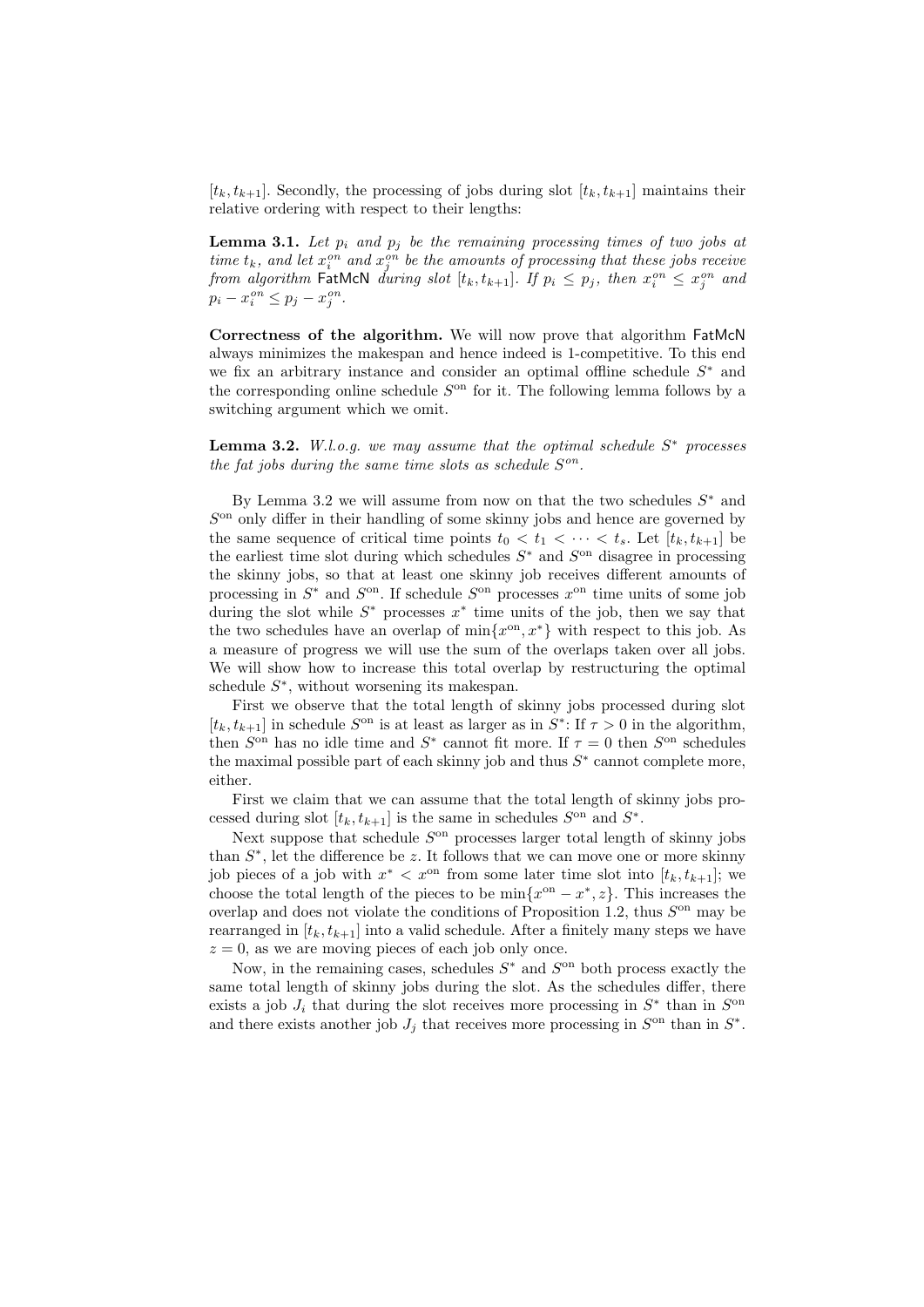If we denote the corresponding four job pieces by  $x_i^{\text{on}}$  and  $x_i^*$  (for job  $J_i$ ) and by  $x_j^{\text{on}}$  and  $x_j^*$  (for job  $J_j$ ), then this means

$$
x_i^{\text{on}} < x_i^* \qquad \text{and} \qquad x_j^{\text{on}} > x_j^* \tag{2}
$$

We denote the remaining processing time of jobs  $J_i$  and  $J_j$  at time point  $t_k$  by  $p_i$  and  $p_j$ . As the schedules  $S^*$  and  $S^{on}$  fully agree up to time  $t_k$ , these values are the same in both schedules. The following lemma follows from the properties of FatMcN.

**Lemma 3.3.** The jobs  $J_i$  and  $J_j$  satisfy  $p_j - x_j^* > p_i - x_i^*$ .

By Lemma 3.3 schedule  $S^*$  must contain a non-trivial time slot  $[u, v]$  with  $u \geq t_{k+1}$ , during which job  $J_j$  is processed continuously while job  $J_i$  is not processed at all. We choose such an interval where  $u$  and  $v$  are preemption times of some jobs and let  $\varepsilon = \min\{x_i^* - x_i^{\text{on}}, v - u\}$ . We switch an  $\varepsilon$ -piece of job  $J_i$  from slot  $[t_k, t_{k+1}]$  with an  $\varepsilon$ -piece of job  $J_i$  in slot  $[u, v]$ . While this keeps schedule S<sup>\*</sup> feasible and optimal, it also improves the total overlap.

We repeatedly perform such switches until eventually the overlap covers all the processing time in the slot, so that schedule  $S^*$  agrees with schedule  $S^{on}$  on time slot  $[t_k, t_{k+1}]$ . To see that the process is finite, note that by the choice of u and v there is only a fixed number of intervals  $[u, v]$  we can use (the number is given by the number of preemptions in the schedule), thus after a fixed number of switches the schedules  $S^{on}$  and  $S^*$  must agree on an additional job and eventually on all jobs in the time slot. Then we handle the remaining time slots in the same fashion, and eventually transform the optimal schedule  $S^*$  into the online schedule  $S<sup>on</sup>$  without ever worsening the makespan. Consequently the schedule S<sup>on</sup> produced by algorithm FatMcN has the optimal makespan, which means that FatMcN is 1-competitive.

## 4 The negative result for fully online algorithms

In this section we show that if W violates one of the conditions (c1), (c2), (c3), then there is no 1-competitive fully online algorithm on  $m$  machines under the width set  $W$ . Throughout we may assume that  $W$  actually satisfies conditions (c1) and (c2), as otherwise the arguments in Section 2 apply and exclude the existence of a nearly and thus also of a fully online algorithm. Hence condition (c3) is violated, so that there exist  $a \in W^-$  and  $c \in W^+$  with  $R(a, m - c) \geq 1$ and  $R(a, m) \geq 3$ . This condition implies that a job of width c may be replaced by two jobs of width a, or more precisely  $R(a, m) \ge R(a, m - c) + 2$ . If  $R(a, m - c) =$ 1 then this follows from  $R(a, m) \geq 3$ . If  $R(a, m - c) \geq 2$  then  $c > m/2$  implies  $R(a, c) \geq R(a, m - c) \geq 2$ , which yields  $R(a, m) \geq R(a, c) + R(a, m - c) \geq 1$  $R(a, m - c) + 2$ , and the condition holds as well.

Once again we use an adversarial argument. In all possible cases, the optimal makespan of the resulting job set will be 4. The first adversarial phase confronts the scheduler at time 0 with one fat job of width c and length 2, with two skinny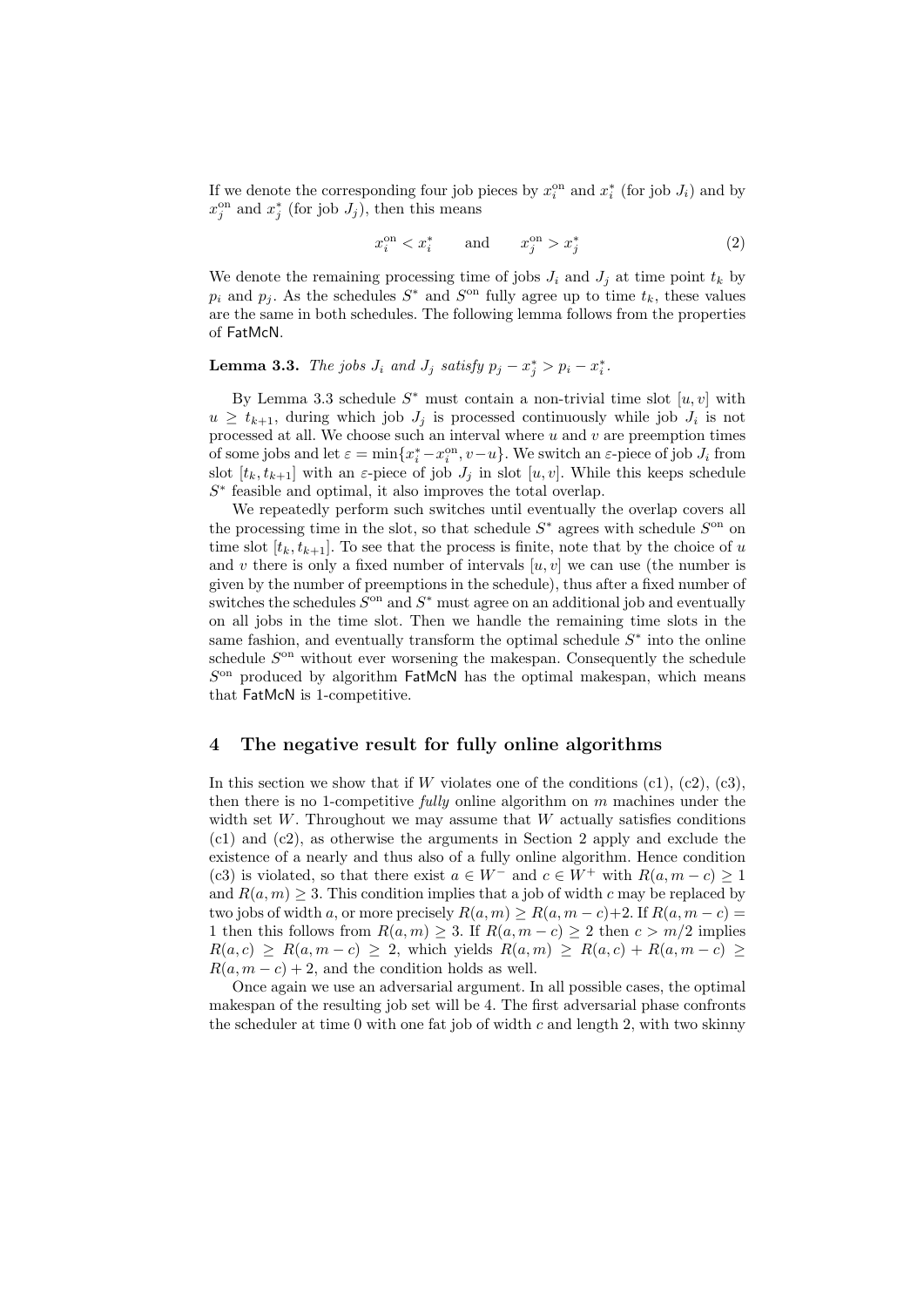crucial jobs of width a and length 1, and with  $R(a, m - c) - 1$  skinny dummy jobs of width a and length 4. We stress that if  $R(a, m - c) = 1$  then there are no dummy jobs. It is easily verified that the optimal offline makespan for this job set is at most 4.

Next the adversary spends some time waiting and observing the actions of the 1-competitive fully online scheduler. Let  $t > 0$  be the first moment in time where the online algorithm changes the collection of running jobs (by preempting a job, or by completing a job, or by starting a new job on a previously idle machine).

- During the time interval  $[0, t]$ , the online scheduler must continuously process all the  $R(a, m - c) - 1$  dummy jobs. If  $R(a, m - c) = 1$ , this statement is trivial. If  $R(a, m - c) \geq 2$  and no further jobs arrive, this is the only way to prevent the online makespan from exceeding the optimal makespan of 4.
- During  $[0, t]$  the online scheduler must continuously process the fat job of length 2. Otherwise another fat job of width c and length 2 arrives at time 2. The optimal schedule has makespan 4, whereas the online schedule cannot complete both fat jobs by time 4.

As  $c+a\cdot(R(a,m-c)-1)+2a>m$ , the online scheduler does not have sufficient space to process both crucial skinny jobs during the time interval  $[0, t]$ .

The second adversarial phase starts at time  $t$ , when a skinny job of width  $a$ and length  $4-t$  arrives together with a fat job of width c and length  $1+t/2$ . The optimal offline schedule still has makespan 4. Indeed, the optimal schedule uses  $a \cdot (R(a, m - c) - 1)$  machines to continuously process the dummy jobs during  $[0, 4]$ . It uses a further machines to first process a piece of length  $t/2$  of one crucial job, then a piece of length  $t/2$  of the other crucial job, and finally the skinny job of length  $4-t$  that arrives at time t. It uses c machines to first process the two fat jobs during  $[0, 3+t/2]$  and then during  $[3+t/2, 4]$  the remaining pieces of length  $1 - t/2$  of the two crucial jobs; this is feasible as  $R(a, m) \ge R(a, m - c) + 2$ .

The online scheduler, however, must block  $a \cdot R(a, m - c)$  machines from time t onwards just in order to complete the dummy jobs and the job of length  $4 - t$ that arrives at time t. This leaves a fat job of length 2, a fat job of length  $1+t/2$ , and a crucial job of length 1 that has not been processed at all before time  $t$ . These three jobs cannot be completed on the remaining machines by time 4. Hence the makespan produced by the fully online scheduler will be above 4, and a fully online scheduler cannot be 1-competitive.

## 5 The positive result for fully online algorithms

In this section we construct 1-competitive fully online scheduling algorithms for all the cases where the job widths in  $W$  satisfy conditions (c1), (c2), and (c3) in Theorem 1.1. We will separately discuss two scenarios. The first scenario has  $R(a, m - c) = 0$  for all  $a \in W^-$  and  $c \in W^+$  in condition (c3). The second scenario has  $R(a, m) = 2$  for some  $a \in W^-$  in condition (c3).

The first scenario. If  $R(a, m - c) = 0$  holds for all  $a \in W^-$  and  $c \in W^+$ , then no fat job can be processed simultaneously with a skinny job. Furthermore any set of  $R = R(a, m)$  skinny jobs can be processed on the machines in parallel.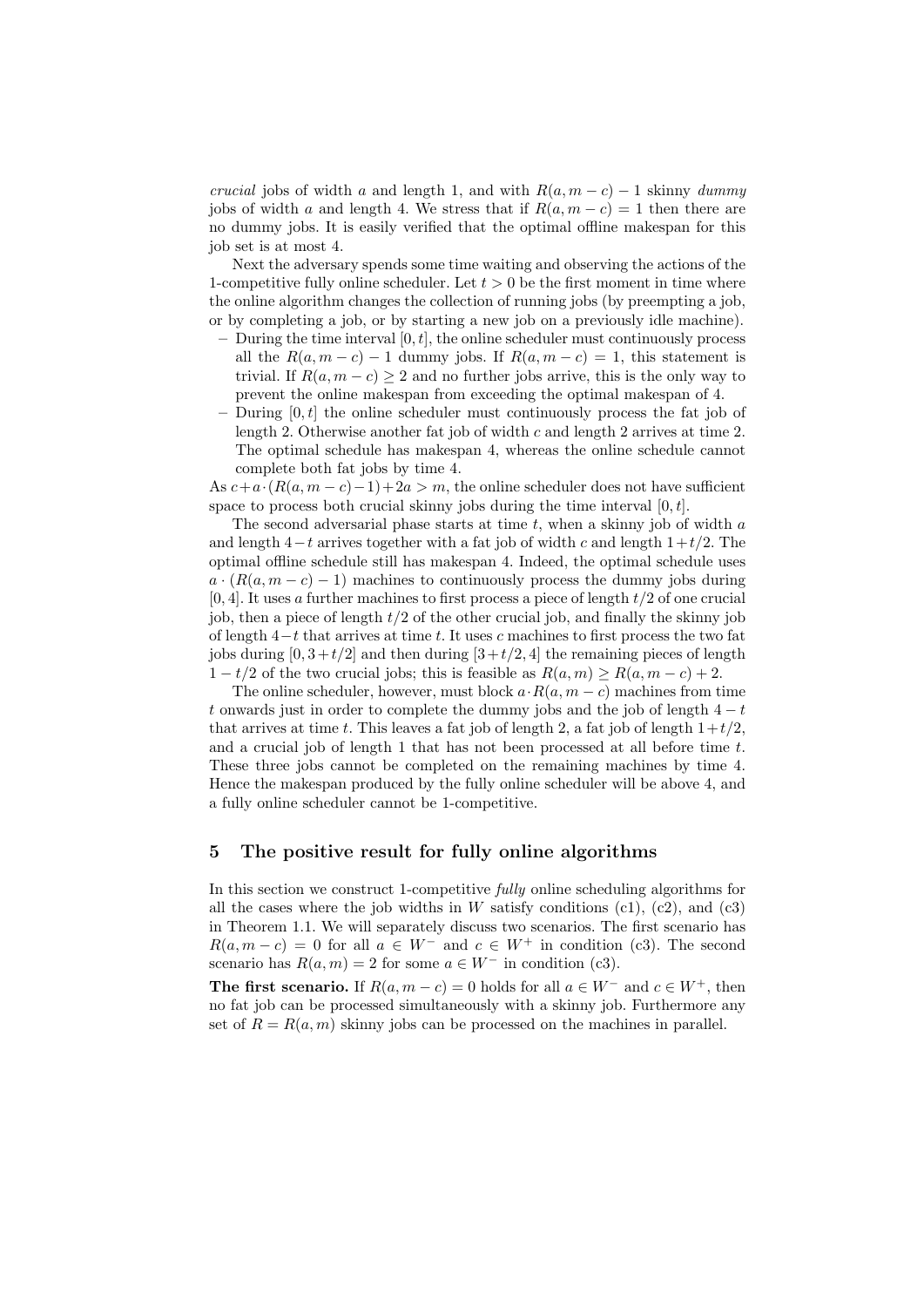We sketch an online algorithm for this scenario. Whenever there are fat jobs available, we run an arbitrary fat job. Similarly as in Lemma 3.2 it can be seen that there is an optimal schedule that handles the fat jobs in exactly the same way as our fully online algorithm. However, this time we are in a simpler situation as the processing of fat jobs and the processing of skinny jobs must occur in disjoint time slots, and thus cannot interfere with each other. Hence we may use the 1-competitive fully online algorithm of Hong  $\&$  Leung [7] as stated in Proposition 1.3 to schedule the skinny jobs. All in all, this yields a fully online algorithm for the first scenario.

The second scenario. If  $R(a, m) = 2$  holds for some  $a \in W^-$ , then conditions (c1) and (c2) imply that  $R(a, m) = 2$  for all  $a \in W^-$  and that the fat jobs can be divided into two types: very fat jobs which cannot be processed simultaneously with any skinny job and the remaining *fat jobs* which can be processed with one arbitrary skinny job.

The main idea of our fully online algorithm TwoFatMcN is first to handle the very fat and fat jobs with high preference and then to fit the skinny jobs into the remaining space. This is easier than for FatMcN as we combine at most two jobs and then the only obstacle against balancing them exactly is if one job is longer than the total processing time of the remaining jobs.

Let at any time  $p_1 \geq p_2 \geq \cdots \geq p_s$  denote the processing times of the skinny job pieces that are available and still need processing. Let P denote their total remaining time,  $P = \sum_{i=1}^{s} p_s$  and let R denote the total processing time of the fat (but not very fat) job pieces that are available and still need processing.

The algorithm TwoFatMcN at each *decision time* determines the schedule for some future interval. However, whenever a new job arrives, the schedule is stopped immediately and a new decision is made. Thus the next decision time is either the next arrival time or the time when the prespecified schedule ends.

- (1) If a very fat job is available, run one such job until its completion.
- (2) If a fat job is available, run the first such job  $f$  (chosen by some canonical ordering). Run also one skinny job (if available) chosen as follows:
	- (a) If no skinny job is available, run only f until its completion.
	- (b) If  $p_1 > p_2$ , run the job with remaining time  $p_1$  for time  $p_1 p_2$  or until the completion of  $f$ , whatever happens first. Also, if there is a single skinny job, run it for time  $p_1$  or until the completion of f, whatever happens first.
	- (c) If  $p_1 = p_2$ , run the job with remaining time  $p_2$  for time min $\{p_2, R/2\}$  or until the completion of  $f$ , whatever happens first.
- (3) If no fat and no very fat job is available:
	- (a) If there is a single skinny job run it until its completion.
	- (b) Otherwise, if  $p_1 > P/2$ , run the job with remaining time  $p_1$  together with one other arbitrary job until the completion of the second job.
	- (c) Otherwise, create a schedule of length  $P/2$  for the skinny jobs using McNaughton's rule and follow it.

It is not immediately clear that the algorithm is finite, as in steps (2b) and (2c) no job may complete or arrive. However, note that while running a single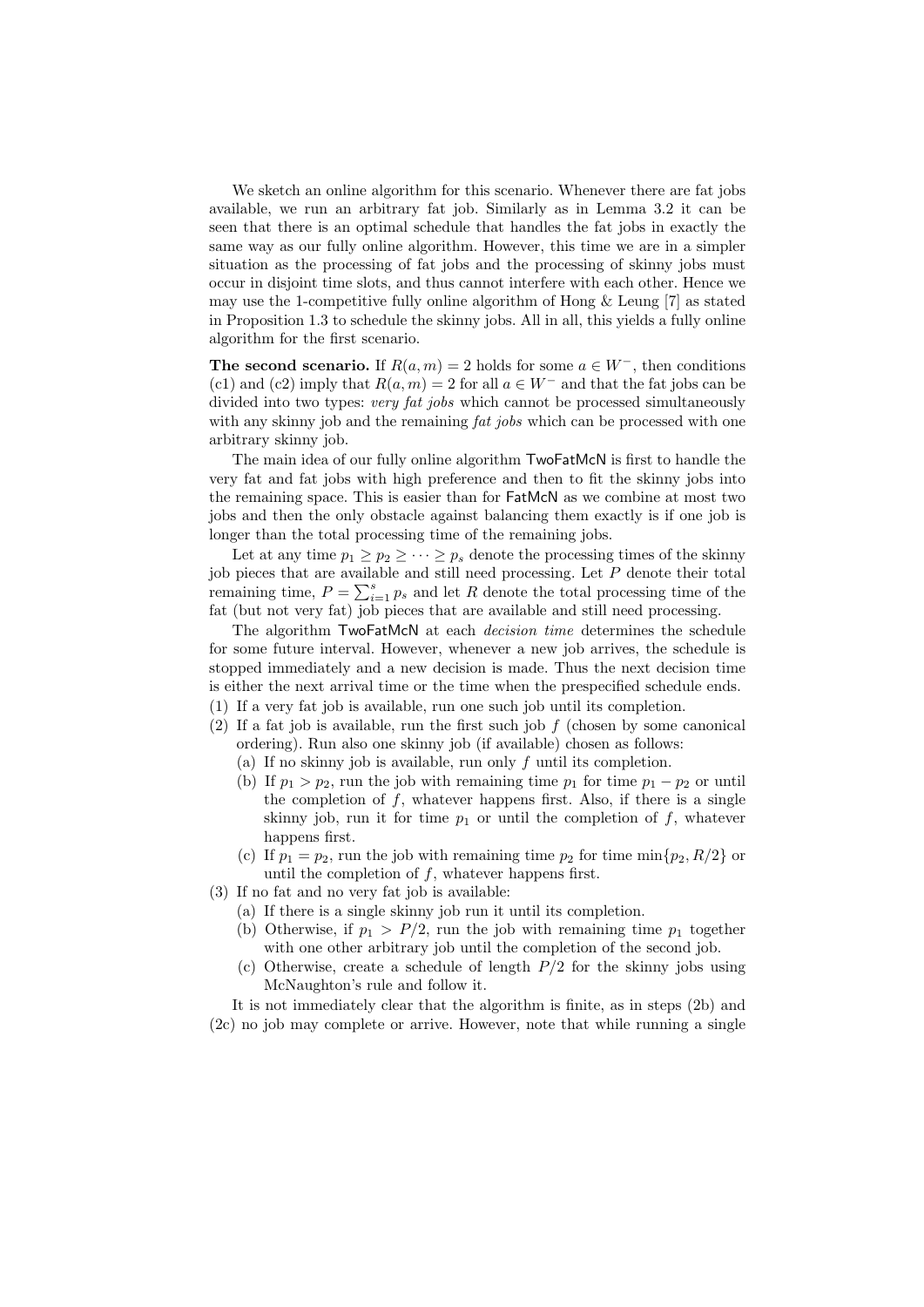fat job f, each step  $(2b)$  is followed by step  $(2c)$ . Furthermore, a job j can be run in step (2c) only once: The step (2c) takes time  $R/2$  and after that, the other job with remaining time  $p_1$  would need to run for  $R/2$  before  $p_2$  ties the longest remaining time again. However, this together would take time  $R$  which means that f is completed.

Correctness of the algorithm. We will now prove that algorithm TwoFatMcN always minimizes the makespan and hence indeed is 1-competitive. To this end we fix an arbitrary instance and consider an optimal offline schedule  $S^*$  and the corresponding online schedule  $S<sup>on</sup>$  for it. The next lemma is proven by the same exchange argument as Lemma 3.2 We omit the proof.

**Lemma 5.1.** W.l.o.g. we may assume that the optimal schedule  $S^*$  processes the fat and very fat jobs during the same time slots as schedule  $S^{on}$ .

Let at any time  $Z = \max\{R, p_1, (P + R)/2\}$ , taking  $p_1 = 0$  if no skinny job is available. Note that  $Z$  is the length of the optimal schedule for the remaining pieces of skinny and fat jobs if no further jobs arrive. Lemma 5.1 implies that at any time, the remaining pieces of fat jobs in  $S^*$  have total length R. Let  $P^*$ ,  $p_1^*$ , and  $Z^*$  denote the values  $P$ ,  $p_1$ , and  $Z$  with respect to the optimal schedule  $S^*$ . The following invariant follows inductively from the definition of the algorithm, details are omitted.

Lemma 5.2. At any time during the execution of TwoFatMcN we have

$$
P \le P^* \quad and \quad Z \le Z^*.
$$
 (3)

Lemma 5.1 and Lemma 5.2 together imply that as long as  $S<sup>on</sup>$  has some unfinished job, also  $S^*$  has an unfinished job. Thus the makespan of  $S^{on}$  is equal to the makespan of  $S^{on}$  and  $\mathsf{TwoFactMcN}$  is a fully online 1-competitive algorithm.

## 6 Conclusions

Now that we understand the 1-competitive cases of problem  $P|\text{pmtn,size}_j, r_j|C_{\text{max}}$ , the next goal should be to get a better understanding of the competitive ratios in the remaining cases. Determining the best possible competitive ratio for every possible width set  $W$  and every possible number  $m$  of machines might be a messy and hopeless enterprise. A realistic first step could be to determine the best possible competitive ratio  $c^*$  for the general online problem  $P|\text{pmtn,size}_j, r_j|C_{\text{max}}$ . Currently, we only know  $6/5 \leq c^* \leq 2$ from the work of Johannes [8] and Naroska & Schwiegelshohn [11].

Our main Theorem 1.1 implies that for  $m = 2$  and  $m = 3$  machines there exist 1-competitive online algorithms. The smallest open problems arise on  $m = 4$ machines. What is the optimal competitive ratio for  $m = 4$  and  $W = \{1, 2\}$ ? What is the optimal competitive ratio for  $m = 4$  and  $W = \{1, 2, 3\}$ ?

And what if we a priori know the optimal makespan? We have observed that the algorithm of Hong & Leung uses this knowledge but not in any significant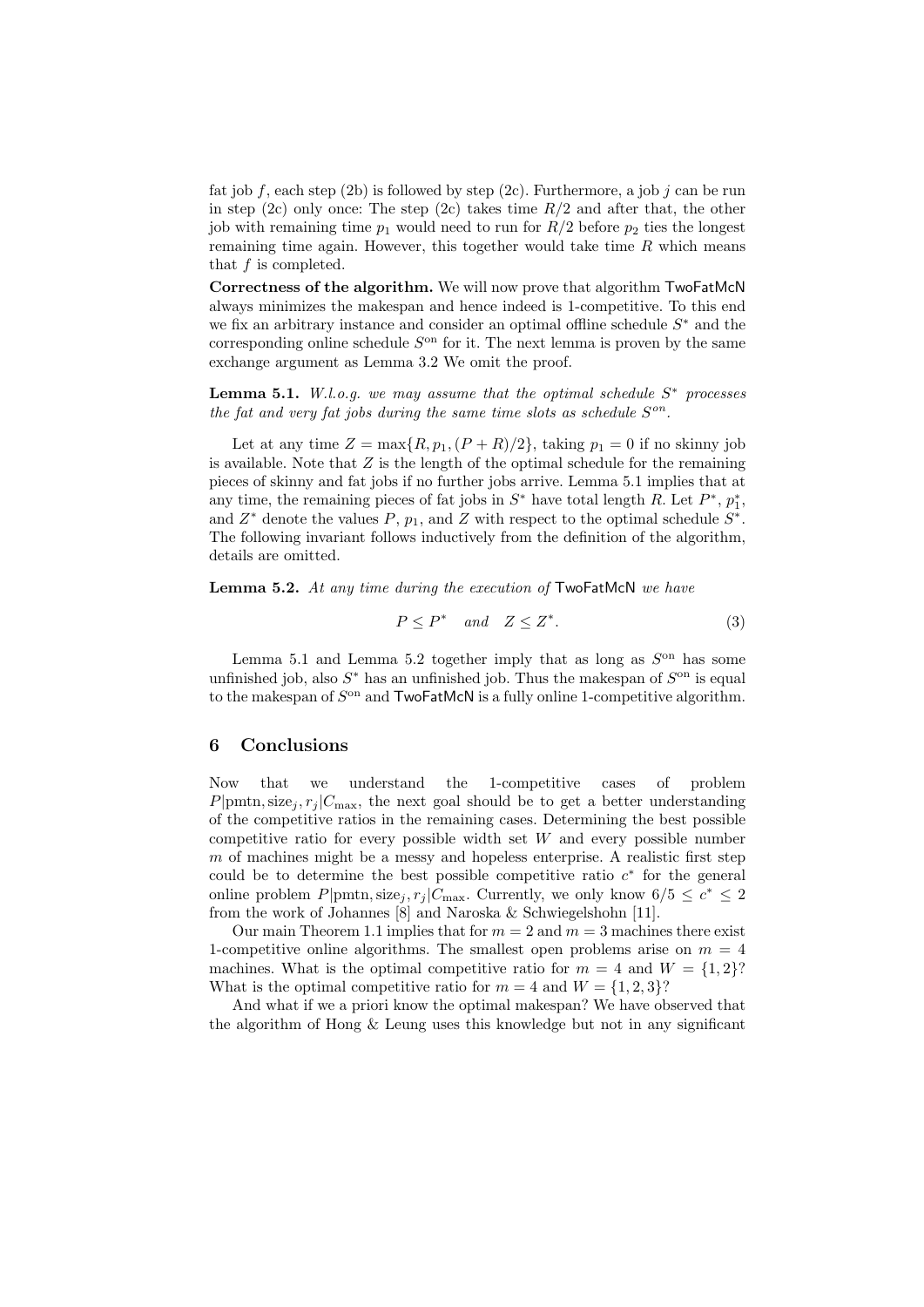way. We know that knowing the optimal makespan cannot help us to design a 1-competitive algorithm: in all our constructions, we may as well announce the optimal makespan to be a fixed large value at the beginning and instead of ending the instance, we could release another batch of jobs that fully utilizes the machines till the announced optimal makespan. However, knowing the optimal makespan (intuitively speaking) should improve the competitive ratio.

Acknowledgements. We are grateful to Martin Böhm for the observation on the known optimum. Jiří Sgall acknowledges support by the project 14-10003S of GA CR. Gerhard Woeginger acknowledges support by the Alexander von Humboldt Foundation, Bonn, Germany.

## References

- 1. S. Albers and G. Schmidt (2001). Scheduling with unexpected machine breakdowns. Discrete Applied Mathematics 110, 85–99.
- 2. J. Blazewicz, M. Drabowski, and J. Weglarz (1986). Scheduling multiprocessor tasks to minimize schedule length. IEEE Transactions on Computers 35, 389–393.
- 3. M. DROZDOWSKI (1992). Problems and algorithms of multiprocessor tasks scheduling. PhD thesis, Technical University of Poznan, Department of Computer Science.
- 4. M. Drozdowski (1995). On complexity of multiprocessor task scheduling. Bulletin of the Polish Academy of Sciences, Technical Sciences, 43, 381–393.
- 5. M. DROZDOWSKI (1996). Scheduling multiprocessor tasks an overview. European Journal of Operational Research 94, 215–230.
- 6. S. Guo and L. Kang (2013). Online scheduling of parallel jobs with preemption on two identical machines. Operations Research Letters 41, 207–209.
- 7. K.S. Hong and J.Y.-T. Leung (1992). On-line scheduling of real-time tasks. IEEE Transactions on Computers 41, 1326–1331.
- 8. B. JOHANNES (2006). Scheduling parallel jobs to minimize the makespan. Journal of Scheduling 9, 433–452.
- 9. J. Labetoulle, E.L. Lawler, J.K. Lenstra, and A.H.G. Rinnooy Kan (1984). Preemptive scheduling of uniform machines subject to release dates. In: Progress in Combinatorial Optimization, W.R. Pulleyblank (Ed.), Academic Press, 245–261.
- 10. R. McNaughton (1959). Scheduling with deadlines and loss functions. Management Science 6, 1–12.
- 11. E. Naroska and U. Schwiegelshohn (2002). On an on-line scheduling problem for parallel jobs. Information Processing Letters 81, 297–304.
- 12. K. PRUHS, J. SGALL, AND E. TORNG (2004). Online scheduling. In: Handbook of Scheduling: Algorithms, Models, and Performance Analysis, J.Y.T. Leung (Ed.), Chapman & Hall/CRC, chapter 15, 1–41.
- 13. G. SCHMIDT (1984). Scheduling on semi-identical processors. Zeitschrift für Operations Research, 153–162.
- 14. J. SGALL (1998). On-line scheduling. In: *Online Algorithms: The State of the Art*, A. Fiat and G.J. Woeginger (Eds.), Lecture Notes in Computer Science 1442, Springer, 196–231.
- 15. A.P.A. Vestjens (1998). Scheduling uniform machines on-line requires nondecreasing speed ratios. Mathematical Programming 82, 225–234.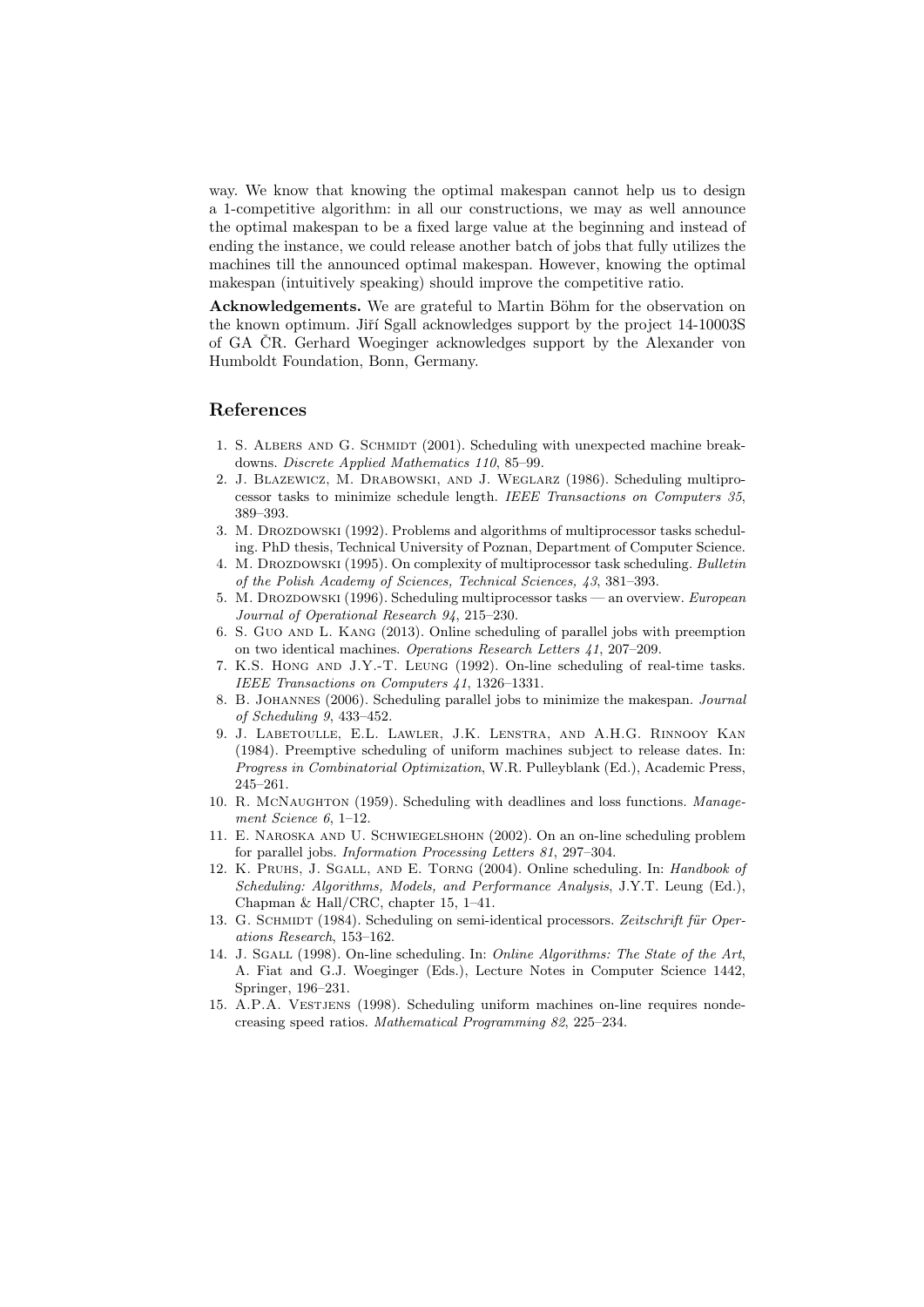# A Proof of Lemma 2.1

Consider the auxiliary function  $f(k) = R(a, m - kb)$ , for  $k = 0, \ldots, r$ , intuitively the number of jobs of width  $\alpha$  that can be scheduled together with  $k$  jobs of width b. Also  $f(k+1) < f(k)$  for all  $k = 1, \ldots, r-1$ , as  $a < b$  and thus if  $f(k+1)$ items of width a fit with  $k + 1$  items of with b, then  $f(k) + 1$  items of width a fit with  $k$  items of with  $b$ .

Now, for the sake of contradiction, assume that  $x_0 = 0$  and  $x_1 = 1$ . Since  $x_0 = 0$ , the maximal utilization configuration contains only items of width b and thus  $y_0 = r$  and  $f(r) = 0$ . Similarly,  $x_1 = 1$  implies  $y_1 = r - 1$  and  $f(r - 1) = 1$ . This implies that the number of utilized machines is  $(r-1)b + a = rb + a - b \leq$  $m + a - b$ , as  $rb \leq m$ .

Furthermore, since  $(r-1)b + a$  maximizes the utilization for confiburations containing a, we have for all  $k = 0, \ldots, r - 2$  that  $kb + f(k)a \leq (r - 1)b + a \leq$  $m + a - b$ . This implies that in this configuration we can replace one job of width a by a job of width b without exceeding the bound of m. Thus  $f(k+1)$  $f(k) - 1$ . Together with  $f(k + 1) < f(k)$  we have  $f(k + 1) = f(k) + 1$  and thus from  $f(r-1) = 1$  we get  $f(0) = r$ . However obviously  $f(0) = r(a)$  and thus  $r(a) = r = r(b)$ , contradicting the assumption of the lemma.

## B Remaining cases from Section 2

#### B.1 Analysis of the second case

In this section we assume that condition (c2) is violated for  $a, b \in W^-$  and  $c \in W^+$  with  $R(a, m - c) > R(b, m - c) \geq 2$ . We also assume that condition (c1) holds with  $R(a, m) = R(b, m)$ , as otherwise we could proceed as in Section ??.

The argument for this case is a small modification of the argument in Section ??. We essentially recycle our old adversarial instance for  $m' = m - c$  machines and widths a and b with  $R(a, m') > R(b, m') \geq 2$ . Additionally to the jobs in the old instance, at the beginning of the first phase there arrives a fat job of width  $c$  and length  $r$ , and at the beginning of the second phase there arrives another fat job of width c and length  $r - 1 + L$ ; here r and L are defined as in Section ?? (for widths a and b and for  $m'$  machines). These two fat jobs continuously block c of the m machines from time 0 to time  $r - 1 + L$ , both in the optimal schedule and in the schedule of any 1-competitive nearly online algorithm. Hence the real battlefield are the remaining  $m' = m - c$  machines, on which the online algorithm is beaten in exactly the same fashion as in Section ??.

#### B.2 Analysis of the third case

Throughout this section we assume that condition (c2) is violated for  $a, b \in W^$ and  $c \in W^+$  with  $R(a, m - c) > R(b, m - c)$  and  $R(b, m - c) \in \{0, 1\}$ . We also assume that condition (c1) holds with  $R(a, m) = R(b, m)$ ; note that this implies  $a < b < 2a$  by Observation 1.4.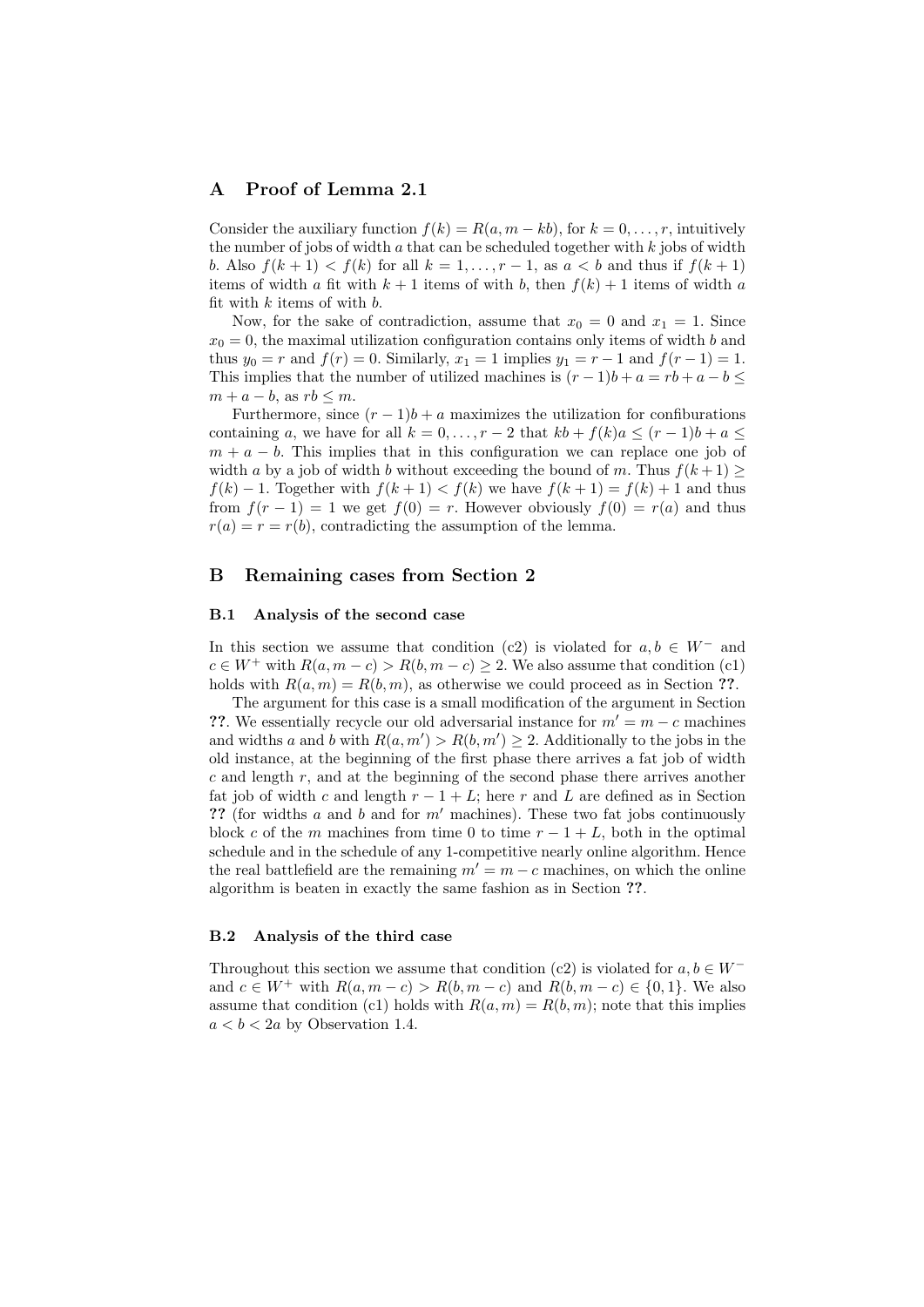**Lemma B.1.** Let  $x_2$  and  $y_2$  be integers that maximize the value of  $ax + by$ subject to the constraints  $ax + by + c \leq m$  and  $x, y \geq 0$ . Then  $x_2 \geq 1$ .

*Proof.* We distinguish three cases. First if  $R(b, m - c) = 0$ , then  $x_2 =$  $R(a, m - c) \ge 1$  and  $y_2 = 0$ . Secondly if  $R(b, m - c) = 1$  and  $a + b + c \le m$ , then either  $y_2 = 1$  and  $x_2 \ge 1$ , or  $y_2 = 0$  and  $x_2 = R(a, m - c) \ge 2$ . In the third case  $R(b, m - c) = 1$  and  $a + b + c > m$ . Then  $R(a, m - c) \ge 2$  and  $b < 2a$  imply  $y_2 = 0$  and  $x_2 = R(a, m - c) \ge 2$ .

The adversarial argument uses the values  $x_2 \geq 1$  and  $y_2 \geq 0$  introduced in Lemma B.1. We define  $r = R(b, m - ax_2 - by_2)$ . We observe that  $ax_2 + by_2 + c \leq$ m and  $b < c$  imply  $R(b, m) > r \ge 1$ . The first adversarial phase starts at time 0, and confronts the online scheduler with  $x_2$  jobs of width a and length  $R(b, m)$ , with  $y_2$  jobs of width b and length  $R(b, m)$ , and with  $r \cdot R(b, m)$  jobs of width b and length 1. The second adversarial phase starts at time  $r$ , when a single fat job of width c and length  $R(b, m)$  arrives.

The optimal schedule  $S_1$  for the first phase continuously processes the  $x_2+y_2$ jobs of length  $R(b, m)$  together with some r of the unit length jobs, and thus has makespan  $R(b, m)$ . The optimal schedule  $S_2$  for the full instance processes all the unit length jobs of width b during the interval  $[0, r]$ , and then processes all the jobs of length  $R(b, m)$  during the interval  $[r, r + R(b, m)]$ . This schedule utilizes  $b \cdot R(b, m)$  machines during  $[0, r]$  and  $ax_2 + by_2 + c$  machines during  $[r, r + R(b, m)].$ 

Any 1-competitive online algorithm must follow the structure of the optimal schedule  $S_1$  up to time r, and thus utilizes only  $ax_2 + b \cdot R(b, m - ax_2)$  machines during [0, r]. As  $x_2 \ge 1$  by Lemma B.1 and as  $R(b, m) = R(b, m - ax_2) + x_2$  by Observation 1.4, this utilization is weaker than the one in the optimal schedule  $S_2$ . During the interval  $[r, r + R(b, m)]$ , the online algorithm must continuously run the job of width c. By the choice of  $x_2$  and  $y_2$  in Lemma B.1, the resulting utilization cannot beat the utilization in schedule  $S_2$  during this interval. Summarizing, the utilization in the optimal schedule beats the online utilization and the optimal makespan beats the online makespan.

# C Proof of Lemma 3.2

Let t be the earliest moment in time where  $S^*$  and  $S^{\text{on}}$  disagree in processing the fat jobs. Then during some non-trivial time interval  $[t, t + \varepsilon]$ , schedule  $S^{\text{on}}$ runs a fat job  $J'$  while the optimal schedule  $S^*$  either runs another fat job  $J''$ with  $w(J'') \leq w(J')$  or does not run any fat job at all. Let  $u > t$  be the earliest moment in time where  $S^*$  runs the job J'. By choosing  $\varepsilon$  appropriately, we may assume that  $S^*$  runs  $J'$  all through  $[u, u + \varepsilon]$ .

Let us switch the two slices  $[t, t + \varepsilon]$  and  $[u, u + \varepsilon]$  of the optimal schedule S<sup>\*</sup>. This switch might cause some skinny job to be processed before its release date, but this infeasibility is easily repaired by appropriately switching skinny job pieces between the two slices; note that the slice  $[t, t + \varepsilon]$  has at least as much space for skinny jobs as slice  $[u, u + \varepsilon]$ . By repeatedly switching such slices, we eventually establish the statement of the lemma.  $\Box$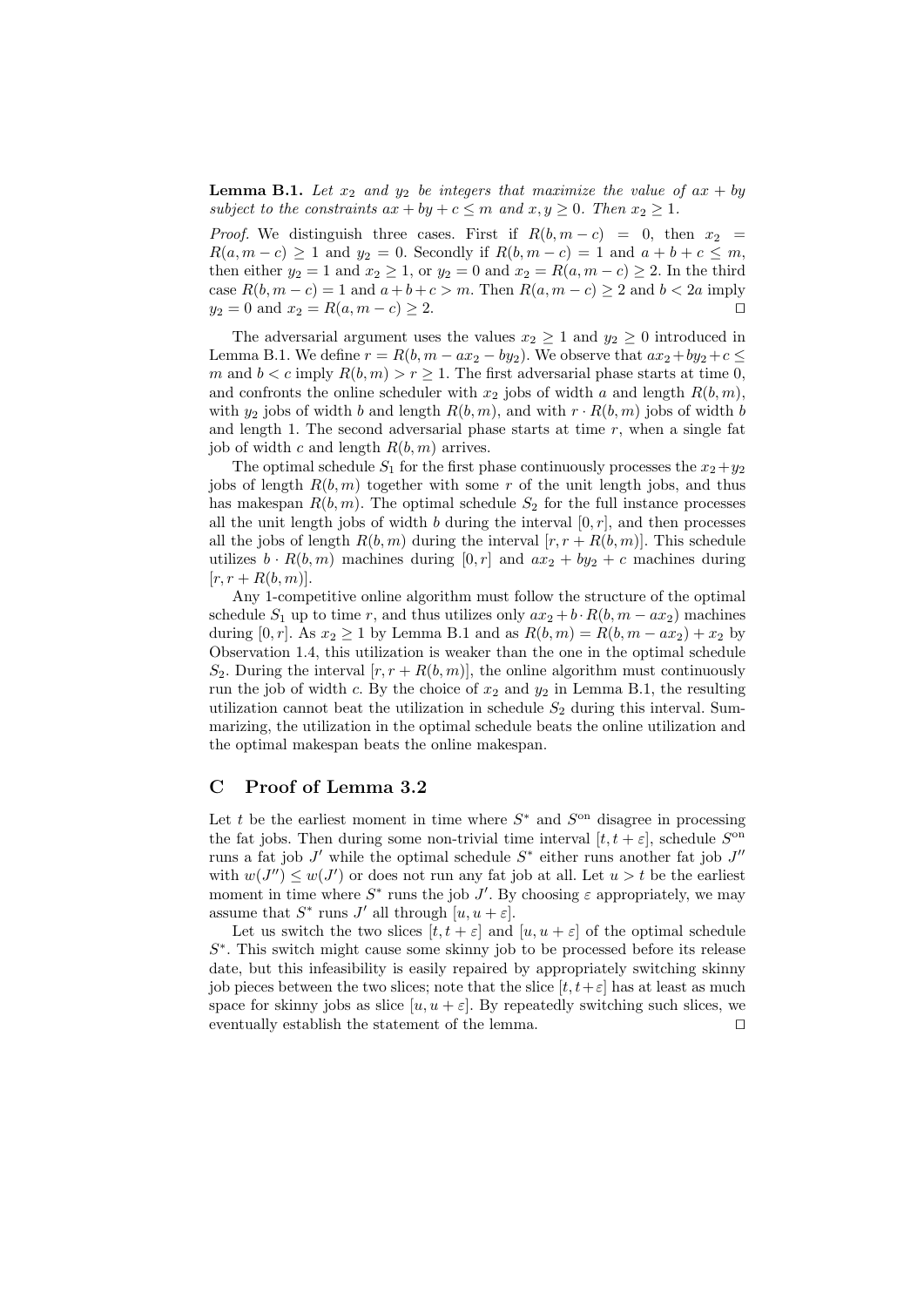## D Proof of Lemma 3.3

Suppose for the sake of contradition that  $p_j - x_j^* \leq p_i - x_i^*$ . By combining this with the inequalities in (2), we get

$$
p_j - x_j^{\text{on}} < \ p_j - x_j^* \leq p_i - x_i^* < \ p_i - x_i^{\text{on}}.\tag{4}
$$

Now (4) and (the contrapositive of) Lemma 3.1 imply  $p_j < p_i$ . Using  $p_j < p_i$ and again Lemma 3.1 with j and i exchanged, we obtain  $x_j^{\text{on}} \leq x_i^{\text{on}}$ . Now the trivial bounds  $x_j^* \geq 0$  and  $x_i^* \leq t_{k+1} - t_k$  yield the chain of inequalities

$$
0 \leq x_j^* < x_j^{\text{on}} \leq x_i^{\text{on}} < x_i^* \leq t_{k+1} - t_k. \tag{5}
$$

By the behavior of algorithm FatMcN this means  $x_j^{\text{on}} = p_j - \tau$  and  $x_i^{\text{on}} = p_i - \tau$ , where  $\tau$  is the threshold value for slot  $[t_k, t_{k+1}]$ . But then  $p_j - x_j^{\text{on}} = p_i - x_i^{\text{on}} = \tau$ , which blatantly contradicts (4). This contradiction establishes the lemma.  $\square$ 

## E Proof of Lemma 5.2

*Proof.* If some job arrives, both  $P$  and  $P^*$  increase by the same amount, thus  $P \leq P^*$  is maintained. This also implies that  $Z \leq Z^*$  is maintained unless  $Z = p_1$  and  $p_1$  increases. If  $p_1$  increases then  $p_1$  is the processing time of the newly arrived job; then  $p_1 \leq Z^*$  and (3) is maintained as well.

To analyze the invariant during the steps of the algorithm, suppose the step takes time  $t$  between two decision points. During that time if no fat job is running,  $P^*$  can decrease by at most 2t, and if a fat job is running then both R and  $P^*$ decrease by at most t. Thus in each case  $(P^* + R)/2$  decreases at most by t. Also  $p_1^*$  trivially decreases by at most  $t$ . Thus also  $Z^*$  decreases by at most  $t$ . To prove that  $(3)$  is maintained, it is sufficient to show that P and Z decrease (at least) by the same amount.

- If in step (1) none of P,  $p_1$ , R and Z change, Lemma 5.1 implies that the same holds for  $S^*$ , and  $(3)$  is maintained.
- During the entire step (2a),  $P = 0$  and  $Z = R$ , thus Z decreases by t and (3) is maintained.
- In step (2b), all values  $P$ ,  $p_1$ , R decrease by t, so that also Z decreases by t. Since  $S^*$  is also running a fat job, (3) is maintained.
- In step (2c), P and R again decrease by t. Let now Z, P and R refer to the values at the beginning of the step. We claim that  $Z - t \geq p_1$  and thus  $Z$  decreases by  $t$  even though  $p_1$  does not change. The claim follows since  $t \leq R/2$  and  $P \geq 2p_1$  by the definition of the step, so that  $Z - t \geq$  $(P+R)/2 - t \ge P/2 \ge p_1$ . Thus P and Z decrease at least as much as  $P^*$ and  $Z^*$ , and  $(3)$  is maintained.
- During the entire step (3a),  $R = 0$  and  $P = p_1 = Z$ . Thus P and Z decrease by t. Since  $Z^*$  cannot decrease faster,  $Z \leq Z^*$  is maintained. For  $P \leq P^*$ , it is sufficient to notice that at the end of the step, since  $R = 0$ , we have  $Z^* = \max\{p_1^*, P^*/2\} \le P^*$  and thus  $P = Z \le Z^* \le P^*$ .